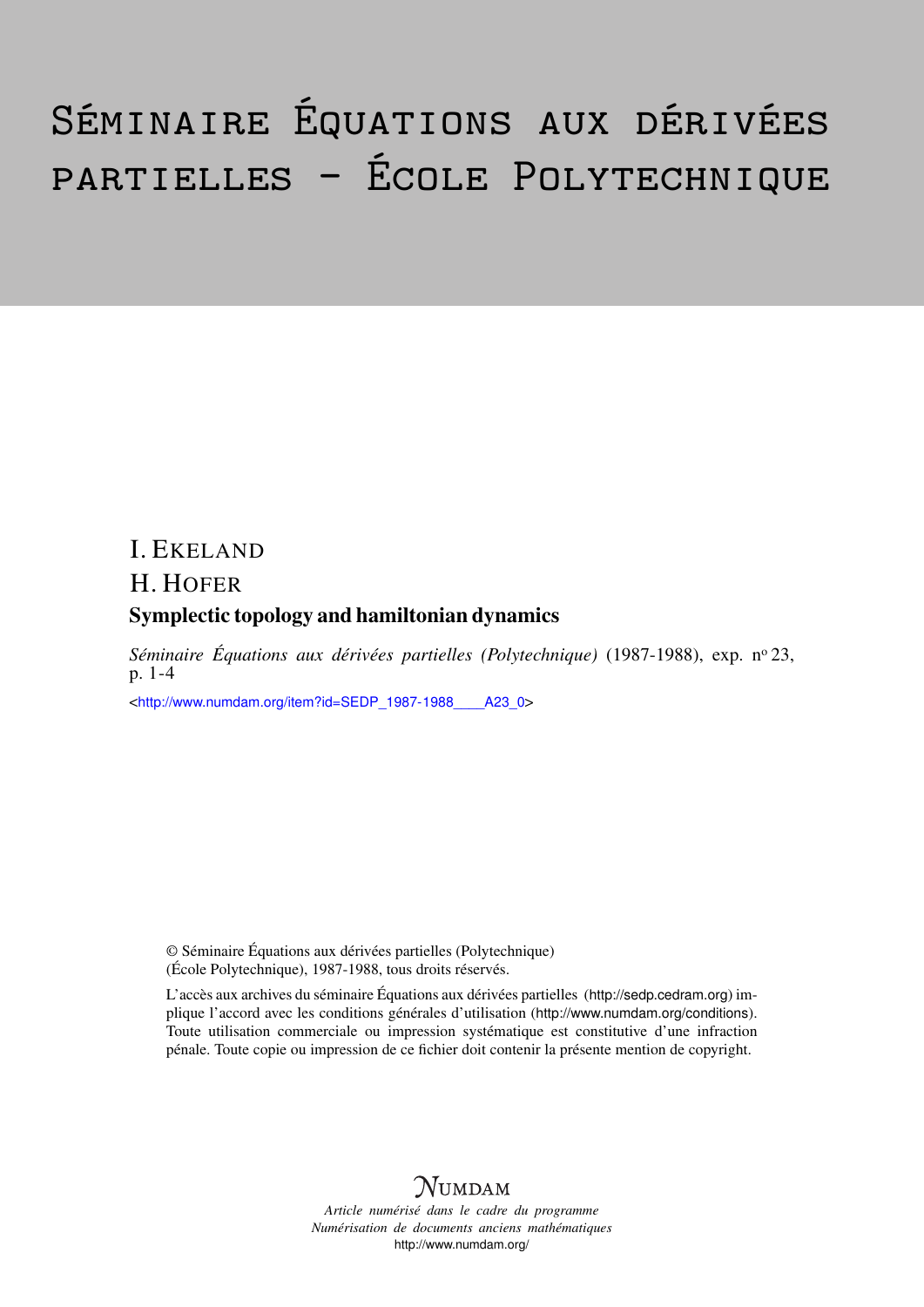## CENTRE DE MATHEMATIQUES Unité associée au C.N.R.S. n° 169

## Séminaire 1987-1988

## ECOLE POLYTECHNIQUE F-91128 PALAISEAU Cedex (France) Tél. (1) 69.41.82.00 Télex ECOLEX 691.596 F

## ÉQUATIONS AUX DÉRIVÉES PARTIELLES

## SYMPLECTIC TOPOLOGY AND HAMILTONIAN DYNAMICS

I. EKELAND and H. HOFER

Exposé n° XXI II 23 Février 1988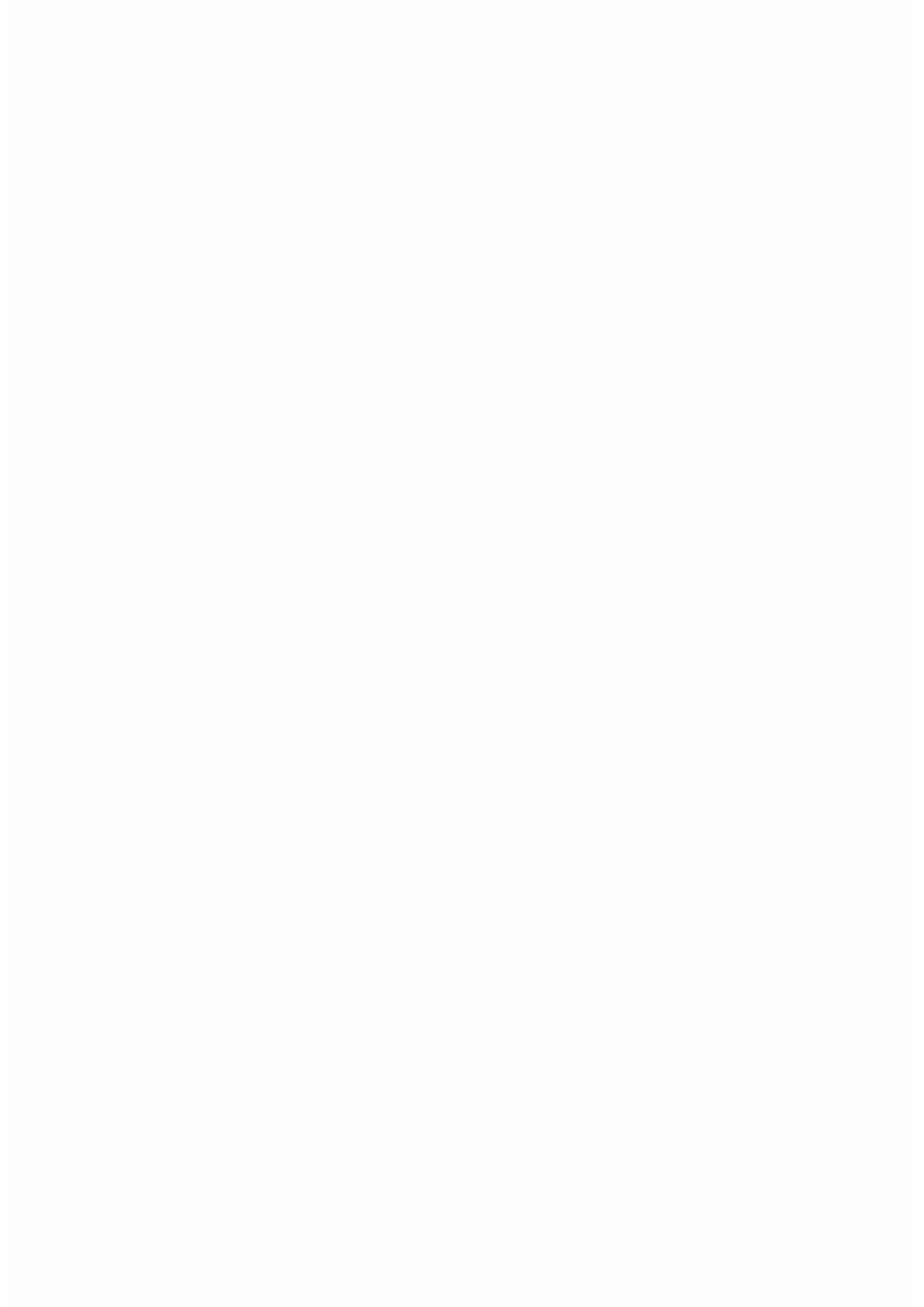Consider in  $\mathbb{R}^{2n}$  the linear operator J with matrix:

$$
J = \begin{pmatrix} 0 & I \\ -I & 0 \end{pmatrix} \in \mathcal{L}(\mathbf{R}^{2n})
$$

It defines a two-form  $\omega$  by:

$$
\omega(x,y) := (Jx,y)
$$

 $(\mathbf{R}^{2n}, \omega)$  is the standard symplectic space.

A linear map  $M \in \mathcal{L}(\mathbb{R}^{2n})$  will be called symplectic if it preserves  $\omega$ ; that is:

$$
\omega(Mx, My) = \omega(x, y) \quad \forall (x, y)
$$

This leads us to the characterization:

$$
M^*JM=M
$$

Let  $\Omega \subset \mathbb{R}^{2n}$  be an open subset. A nonlinear map  $\varphi \in C^1(\Omega; \mathbb{R}^{2n})$  will be called symplectic if its derivative  $\varphi'(x)$  is symplectic for every  $x \in \Omega$ . Traditionaly, such maps were called canonical. Note the requirement that  $\varphi$  be at least  $C^1$ .

Symplectic geometry starts with the simplest possible question: given two open subsets U and V in  $\mathbb{R}^{2N}$ , is it possible to send U into V by a symplectic transformation ? In other words, does there exist a symplectic  $\varphi$  such that  $\varphi$   $\mathcal{U}$   $\subset \mathcal{V}$  ?

A necessary condition has long been known. Since  $\omega^n$  is the standard measure on  $\mathbb{R}^{2n}$ , symplectic transformations must preserve volumes (Liouville's theorem). So, if U can be sent into  $V$  by a symplectic transformation, we must have:

$$
\mathrm{vol}(\mathcal{U}) \leq \mathrm{vol}(\mathcal{V})
$$

For  $n = 1$ , this condition is almost sufficient. For  $n > 1$  however, this is very for from being the case. Gromov [G] startled the mathematical world by proving:

Theorem 1. Consider in  $\mathbf{R}^{2n} = \mathbf{R}^n \times \mathbf{R}^n$ 

the unit ball

$$
B := \{(p,q) | \sum_{i=1}^{n} (p_i^2 + q_i^2) < 1\}
$$

the vertical cylinder

$$
C_1 := \{(p,q)|p_1^2 + q_1^2 < 1\}
$$

and assume rB can be sent into  $RC<sub>1</sub>$  by a symplectic transformation. Then:

$$
r\leq R \quad \blacksquare
$$

Here  $x = (p, q)$ , so the vertical cylinder  $C_1$  is to be distinguished from horizontal cylinders such as:

$$
C^1 := \{(p,q)|p_1^2 + p_2^2 < 1\}
$$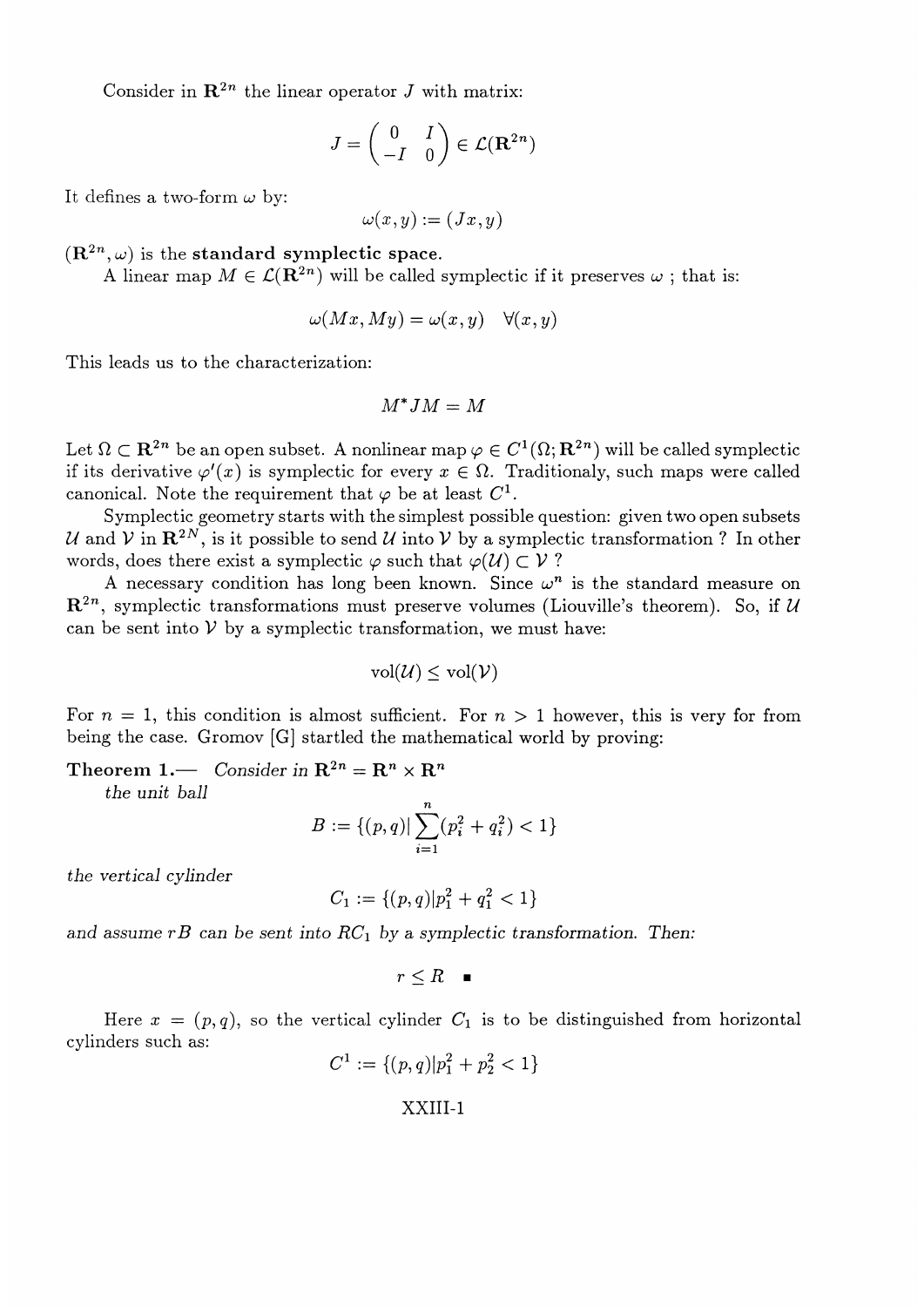Note that  $vol(B) < \infty$  while  $vol(C) = \infty$ , so that, if one relied on volume considerations, one would have concluded that rB can always be sent into RC.

To understand Gromov's result, and more like it, we introduce a definition.

**Définition 2.** A symplectic capacity is a map  $c : \mathcal{P}(\mathbb{R}^{2n}) \to [0,\infty) \cup \{+\infty\}$  with the following properties:

conformal invariance: if  $\varphi \in C^1(\mathbf{R}^{2n}, \mathbf{R}^{2n})$  and  $a > 0$  are such that  $\varphi^* \omega = a\omega$ , then

$$
c(\varphi(A)) = a \ c(A) \quad \forall A \subset \mathbf{R}^{2n}
$$

monotonicity if  $A \subset B \subset \mathbf{R}^{2n}$ , then

$$
c(A) \leq c(B)
$$

scaling

$$
c(B)=\pi=c\subset (C_1)\quad \blacksquare
$$

Once we have a symplectic capacity we can prove Gromov's theorem: **Proof** Assume there is  $\varphi \in C^1(B, \mathbb{R}^{2n})$  which is symplectic and  $\varphi(rB) \subset RC_1$ . It is wellknown that, for any  $\varepsilon > 0$ , there is a  $\tilde{\varphi} \in C^1(\mathbf{R}^{2n}, \mathbf{R}^{2n})$  which coincides with  $\varphi$  on  $(1-\varepsilon)rB$ . So henceforth we assume that  $\varphi$  is defined on all of  $\mathbb{R}^{2n}$ . We have  $\varphi \in C^1(\mathbb{R}^{2n}, \mathbb{R}^{2n})$  and  $\varphi(rB) \subset RC_1$ . Then

> $c(\varphi(rB)) \leq c(RC_1)$  (monotonicity)  $c(rB) \leq c(RC_1)$  (symplectic invariance)  $r^2c(B) \leq R^2 \subset C(C_1)$  (conformal invariance)  $r^2\pi \leq R^2\pi$  scaling  $r^2 \leq R^2$  as desired

Of course the main problem is to show that symplectic capacities exist at all. The firstone to do so was Gromov [G] who defined "symplectic width" using holomorphic disks. His definition makes sense in any symplectic manifold. In [EH], we give an existence and representation theorem for a symplectic capacity in  $\mathbb{R}^{2n}$ .

**Theorem 3.** There exists a symplectic capacity c with the following property. Let  $U \subset \mathbb{R}^{2n}$  be a bounded open set, such that its boundary  $\partial U$  is a  $C^1$  hypersurface of contact type. Then  $\partial U$  carries a closed  $C^1$  curve  $\gamma$  such that

(1) 
$$
-J\check{\gamma}(t)
$$
 is normal to  $\partial U$  at  $\gamma(t)$ 

(2) 
$$
c(\mathcal{U}) = \oint (\gamma, -J\overset{\circ}{\gamma})dt. \quad \blacksquare
$$

To say that  $\partial U$  has contact type means that the restriction of  $\omega$  to  $\partial U$  has a primitive  $\Omega$  such that  $\Omega \wedge (\omega)^{n-1}$  is a volume form on  $\partial U$ . This will be the case if for instance U is star-shaped with respect to some point.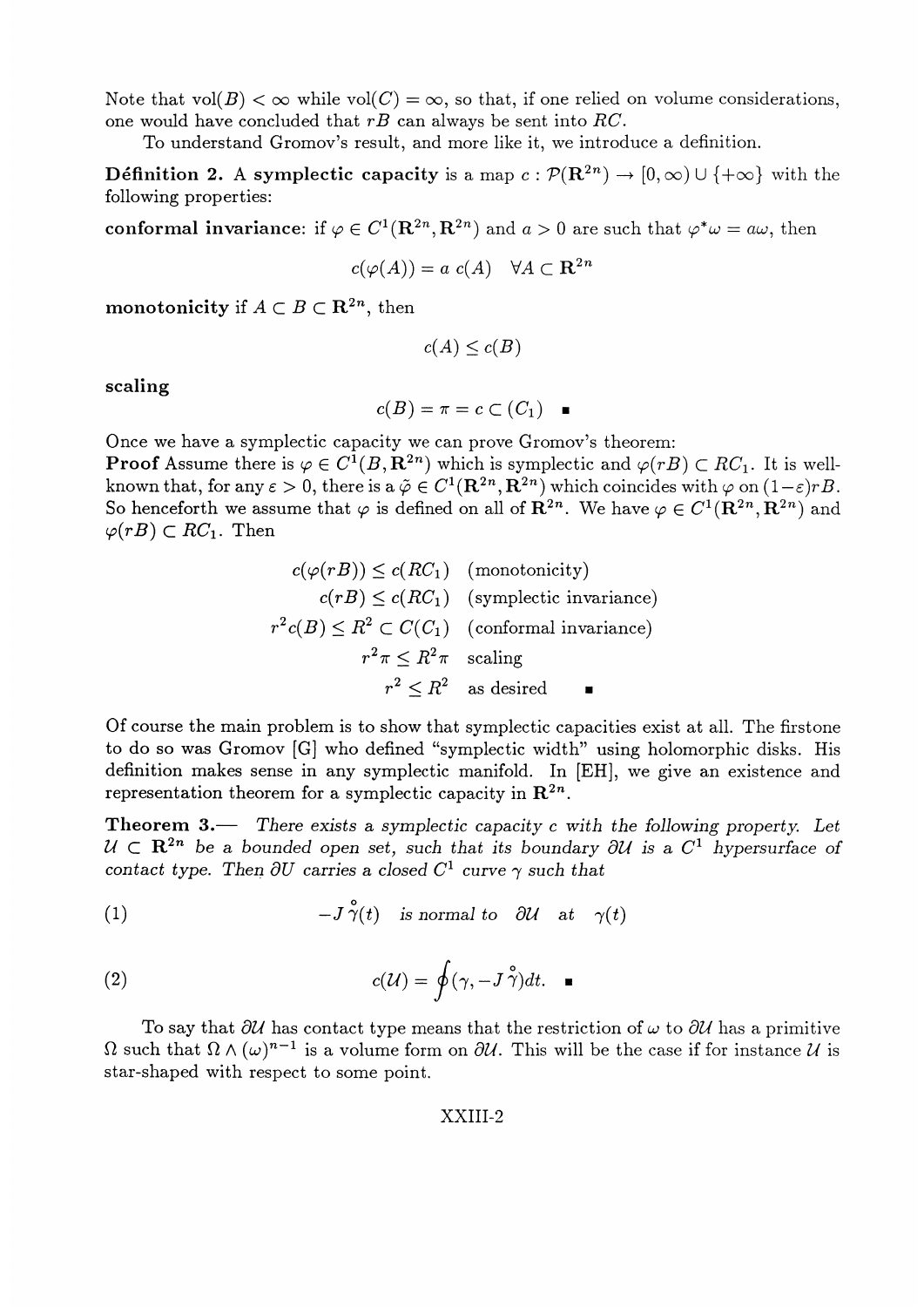Conditions (1) and (2) do not depend on the time parametrization of  $\gamma$ . If for instance we choose a non-vanishing continuous section  $n(x)$  of the normal bundle, we can rewrite  $(1)$  as follows:

$$
\overset{\mathtt{o}}{\gamma} = Jn(\gamma)
$$

and this equation defines a flow on  $\partial U$  if  $n(x)$  is locally Lipschitz. This is the Hamiltonian flow naturally associated with  $\partial U$ . Theorem 3 then asserts that the capacity of U is equal to the action integral along some particular closed trajectory of the Hamiltonian flow.

Note that this particular trajectory may be run around several times ; that is, the right hand side of formula (2) is defined up to multiplication by an integer.

Let us try the representation formula on B. The Hamiltonian flow on  $\partial B$  is wellknown; all its trajectories are closed and the action along them is  $\pi$ . So we get

$$
c(B)=\oint (\gamma,-J\stackrel{\circ}{\gamma}) dt=k\pi
$$

for some integer  $k \geq 1$ . Direct arguments show that  $c(B) < 2\pi$  so  $k = 1$ , and we have proved half of the scaling formula.

Now for  $C_1$ . The Hamiltonian flow on  $\partial C_1$  also has only closed trajectories, all of which have action  $\pi$ . We get  $c(C_1) = k\pi$ , and we show that the integer k must be 1. Hence the scaling formula.

What about the horizontal cylinder  $C<sup>1</sup>$ ? The Hamiltonian flow runs along generatrices and there are no closed trajectories. We find therefore that

$$
c(C^1)=\infty.
$$

So the capacity is able to distinguish between vertical cylinder  $(c(C_1) = \pi)$  and horizontal ones  $(c(C_1) = \infty)$ . What is relevant here is clearly the axis of the cylinder, that is the two-planes

$$
(p_1, 0, \ldots, 0, q_1, 0, \ldots, 0)
$$
 for  $C_1$   
 $(p_1, p_2, 0, \ldots, 0)$  for  $C^1$ .

The second one is isotropic which means that the restriction of  $\omega$  vanishes. We can exploit this property. Define an ellipsoid to be the set where  $q(x) < 1$ , for some positive definite quadratic form q.

**Proposition 4.** Assume a linear map  $M \in \mathcal{L}(\mathbb{R}^{2n})$  preserves the capacity of ellipsoids.

$$
c(M(E)) = c(E)
$$

Then M is symplectic or antisymplectic:

$$
M^*\omega=\pm\omega\quad \blacksquare
$$

Indeed, such a map will change an isotropic 2-plane into an isotropic 2-plane. Some linear algebra then gives the result. It carries over to the nonlinear case.